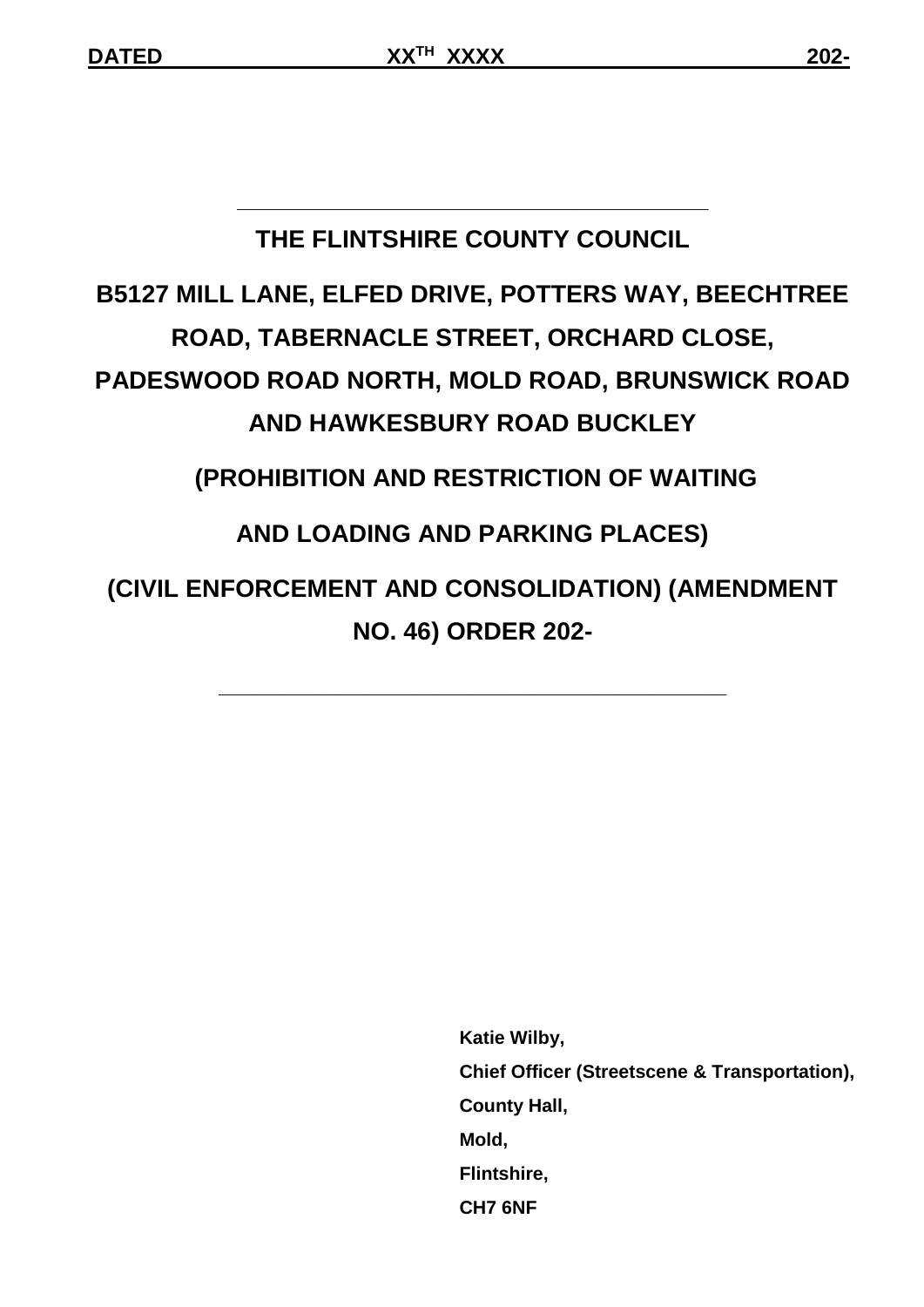#### **THE FLINTSHIRE COUNTY COUNCIL**

## **B5127 MILL LANE, ELFED DRIVE, POTTERS WAY, BEECHTREE ROAD, TABERNACLE STREET, ORCHARD CLOSE, PADESWOOD ROAD NORTH, MOLD ROAD, BRUNSWICK ROAD AND HAWKESBURY ROAD BUCKLEY**

#### **(PROHIBITION AND RESTRICTION OF WAITING**

#### **AND LOADING AND PARKING PLACES)**

#### **(CIVIL ENFORCEMENT AND CONSOLIDATION) (AMENDMENT NO. 46) ORDER 202-**

Flintshire County Council in exercise of its powers under sections 1 (1), 2 (1)(2), 4 (2)(3) and Part IV of Schedule 9 of the Road Traffic Regulation Act 1984 ("the Act of 1984") as amended, the Traffic Management Act 2004 ("the 2004 Act") and of all other enabling powers and after consultation with the Chief Officer of Police in accordance with Part III of Schedule 9 to the Act of 1984, hereby makes the following Order:-

#### **SECTION 1 – PRELIMINARY**

#### **Citation and commencement**

- 1. This Order shall come into operation on the XX<sup>th</sup> XXX 202- and may be cited as The Flintshire County Council B5127 MILL LANE, ELFED DRIVE, POTTERS WAY, BEECHTREE ROAD, TABERNACLE STREET, ORCHARD CLOSE, PADESWOOD ROAD NORTH, MOLD ROAD, BRUNSWICK ROAD AND HAWKESBURY ROAD BUCKLEY (Prohibition and Restriction of Waiting and Loading and Parking Places) (Civil Enforcement and Consolidation) (Amendment No. 46) Order 202-
- 2. With effect from the date set out in Article 1 above, Map Schedule AS94, Sheet Revision No: 2 replaces Map Schedule AS94 Sheet Revision 1, Map Schedule AS93 and AR93, Sheet Revision No: 3, replaces Map Schedules AS93 and AR93 Sheet Revision No: 2 and Map Schedule AS92 Sheet Revision No: 4, replaces Map Schedules AS92 Sheet Revisision No: 3 respectively and all other map schedules together with the before mentioned map schedules and plans referred to in the Schedules to this Order are incorporated into The Flintshire County Council (Prohibition and Restriction of Waiting and Loading and Parking Places) (Civil Enforcement and Consolidation) Order 2013.
- 3. The interpretation Act 1978 shall apply for the interpretation on this Order as it applies for the interpretation of an Act of Parliament